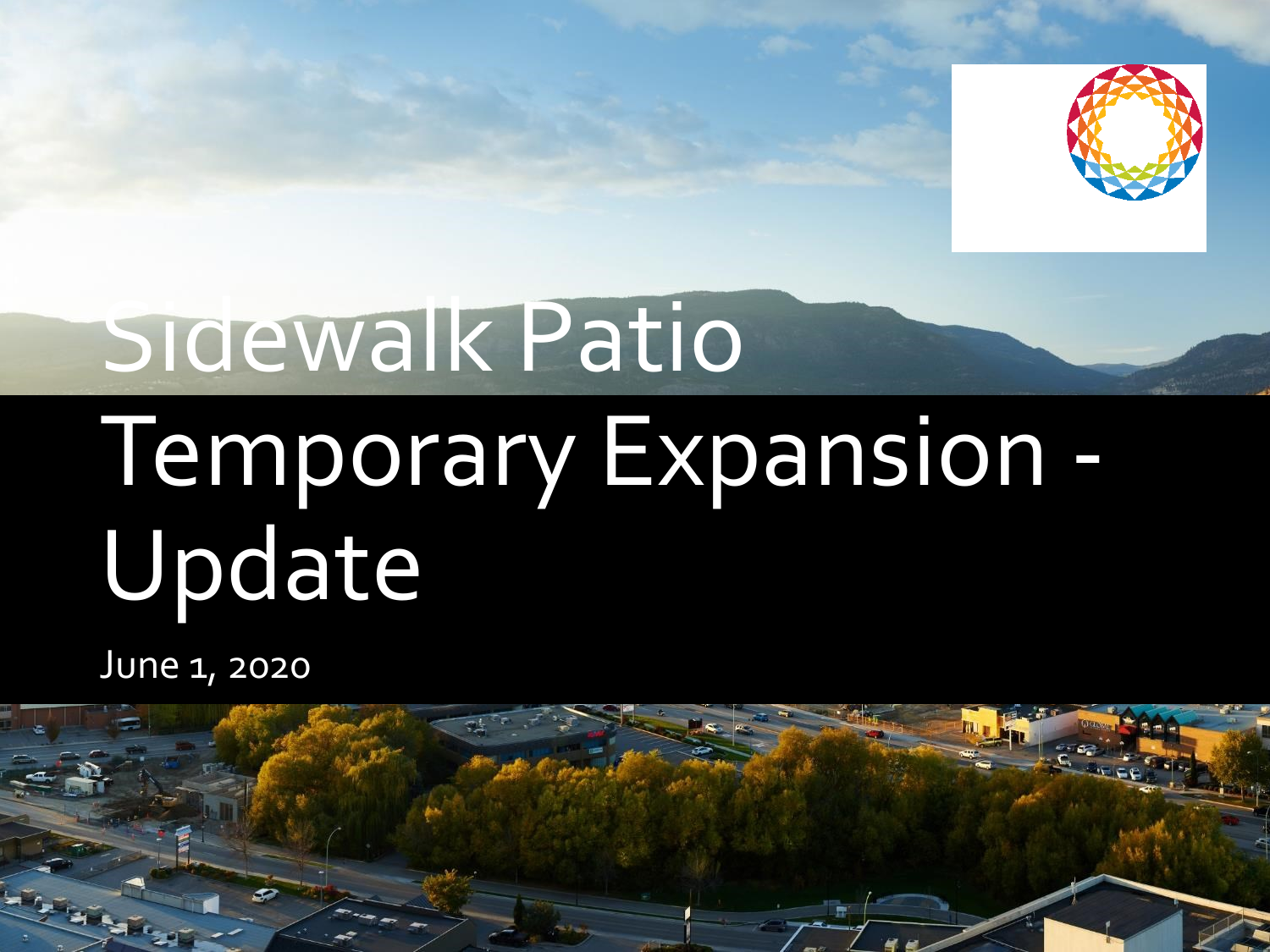

#### Sidewalk Patio Program Expansion

 $\triangleright$  On May 25<sup>th</sup>, Council approved:

- 1. The creation of an expanded patio and pedestrian zone on Bernard Ave; and,
- 2. Create a Task Force to review requests for temporary use of municipal lands for patios throughout the city.

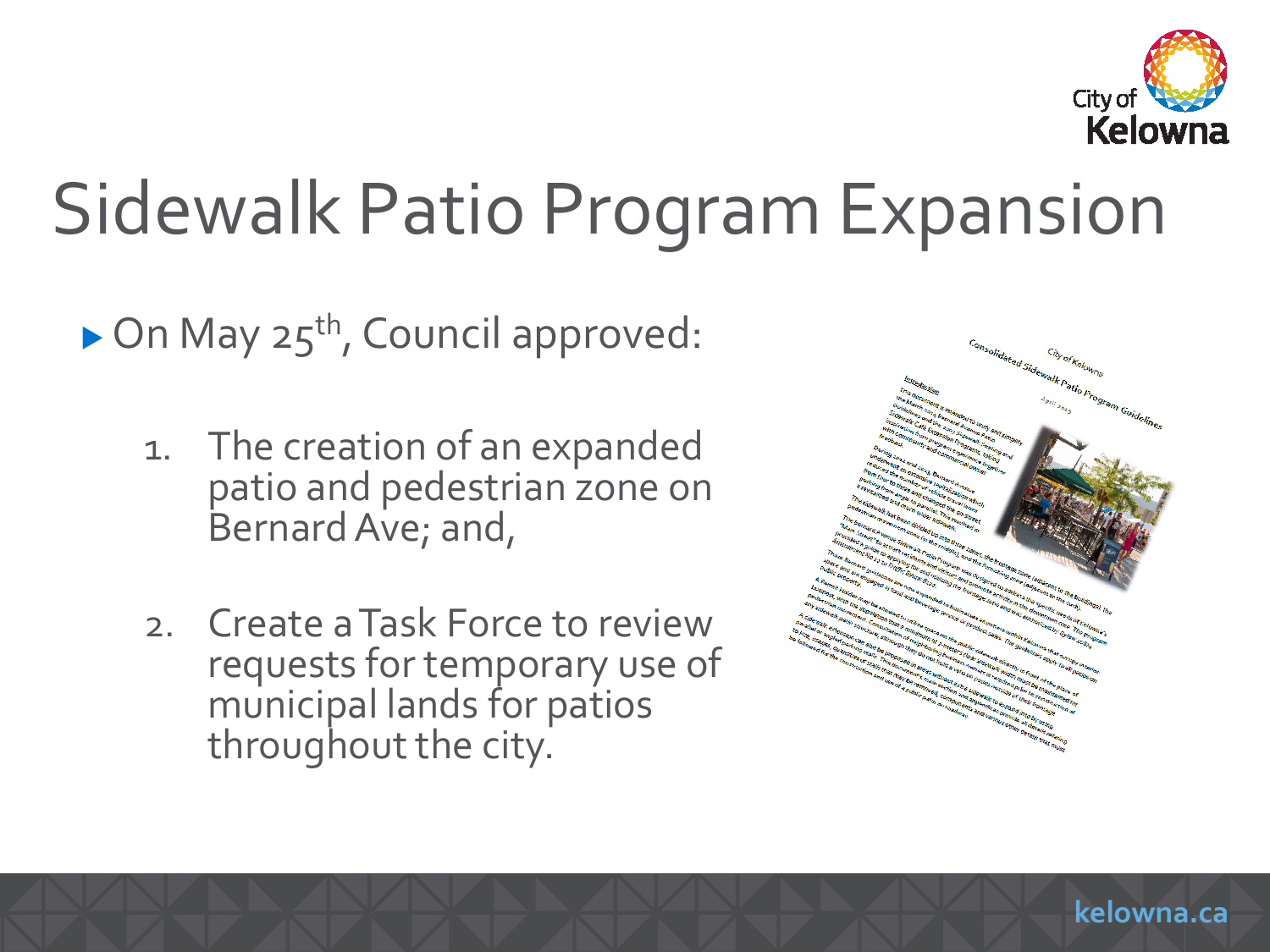

#### Guideline Updates

- Addition of a new definition and classification for the new "Temporary Bernard Roadway Patio",
- ▶ Reducing the Application and Amendment fees to \$100.00 for 2020;
- ▶ Confirming use Modu-Loc VIP fencing for licensed seasonal patios for the summer of 2020 only;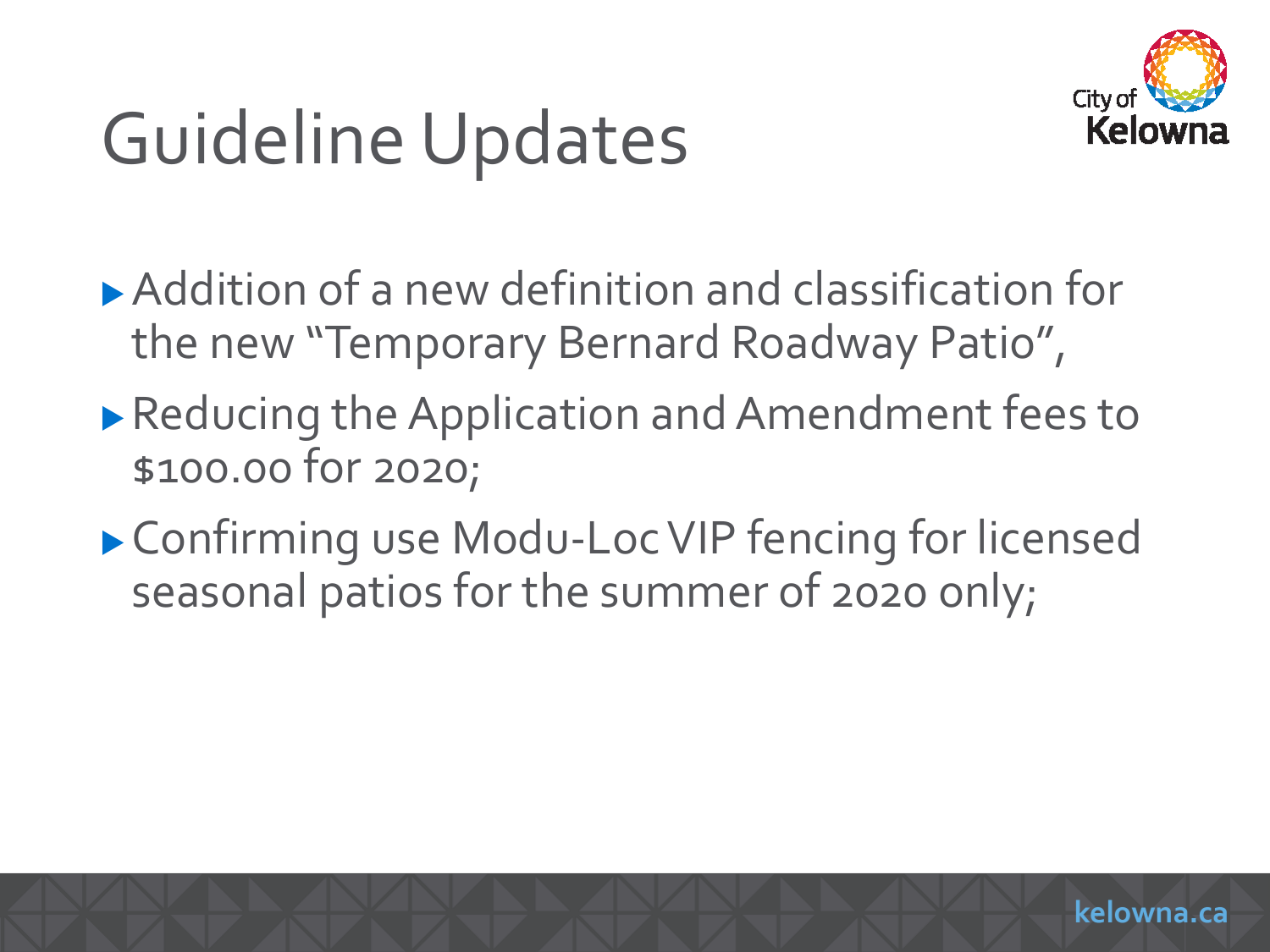

## Guideline Updates continued

▶ Addition of three new clauses regarding:

- **Drinkware**
- **Liquor Service**
- Shoplifting Prevention
- A new application form; and
- ▶ Confirmation that the per square foot rate for the patio fees has been reduced by 50% for the 2020 season.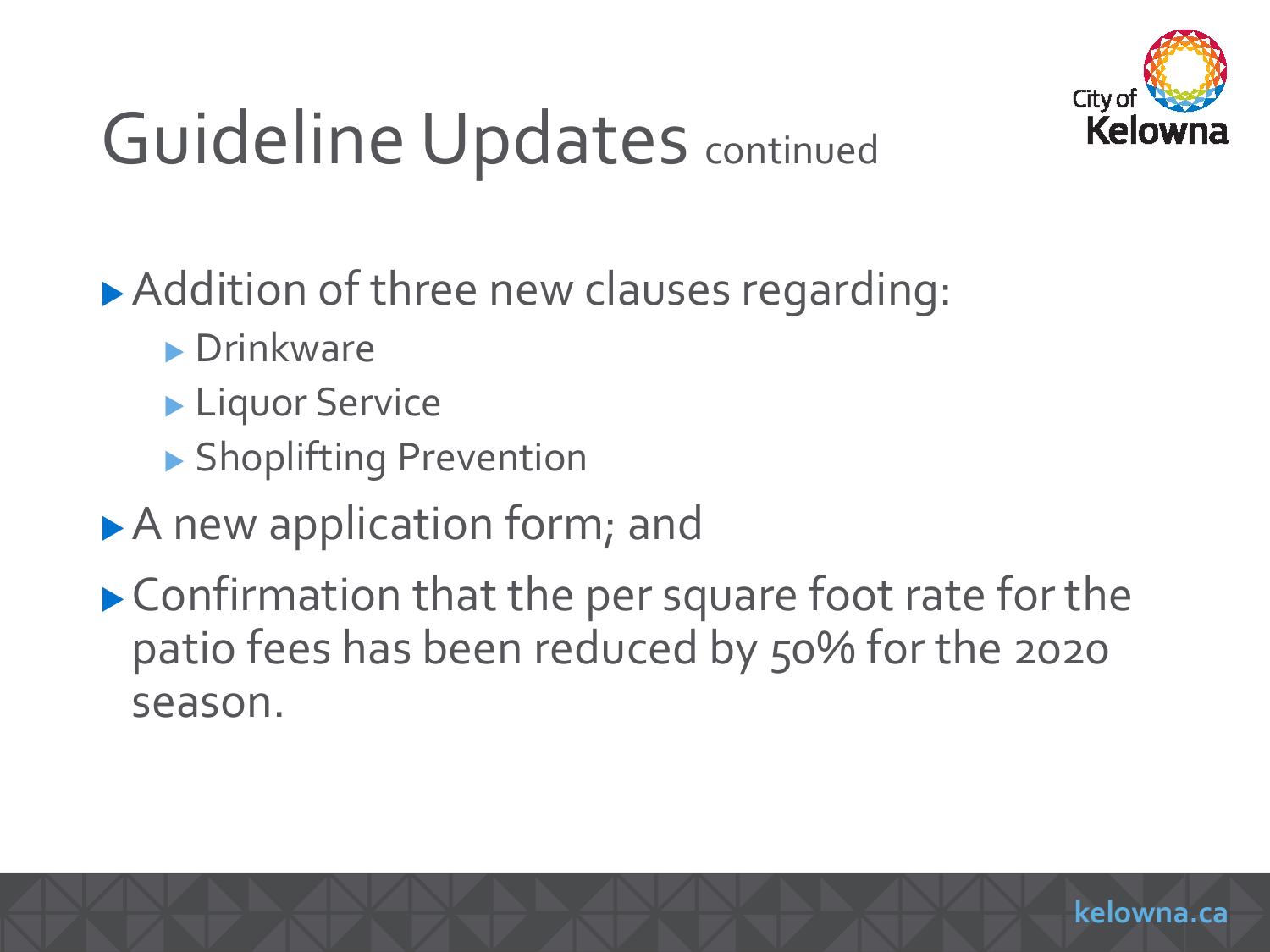

### Bylaw 12045

▶ Amendment #38 to Traffic Bylaw 8120

- ▶ Addition of a new definition for the Temporary Bernard Roadway Patio;
- Addition of a subsection 7.1.5 B which describes the Temporary Bernard Rodway Patio; and;
- Amendment to Schedule A to reflect the reduced fees;